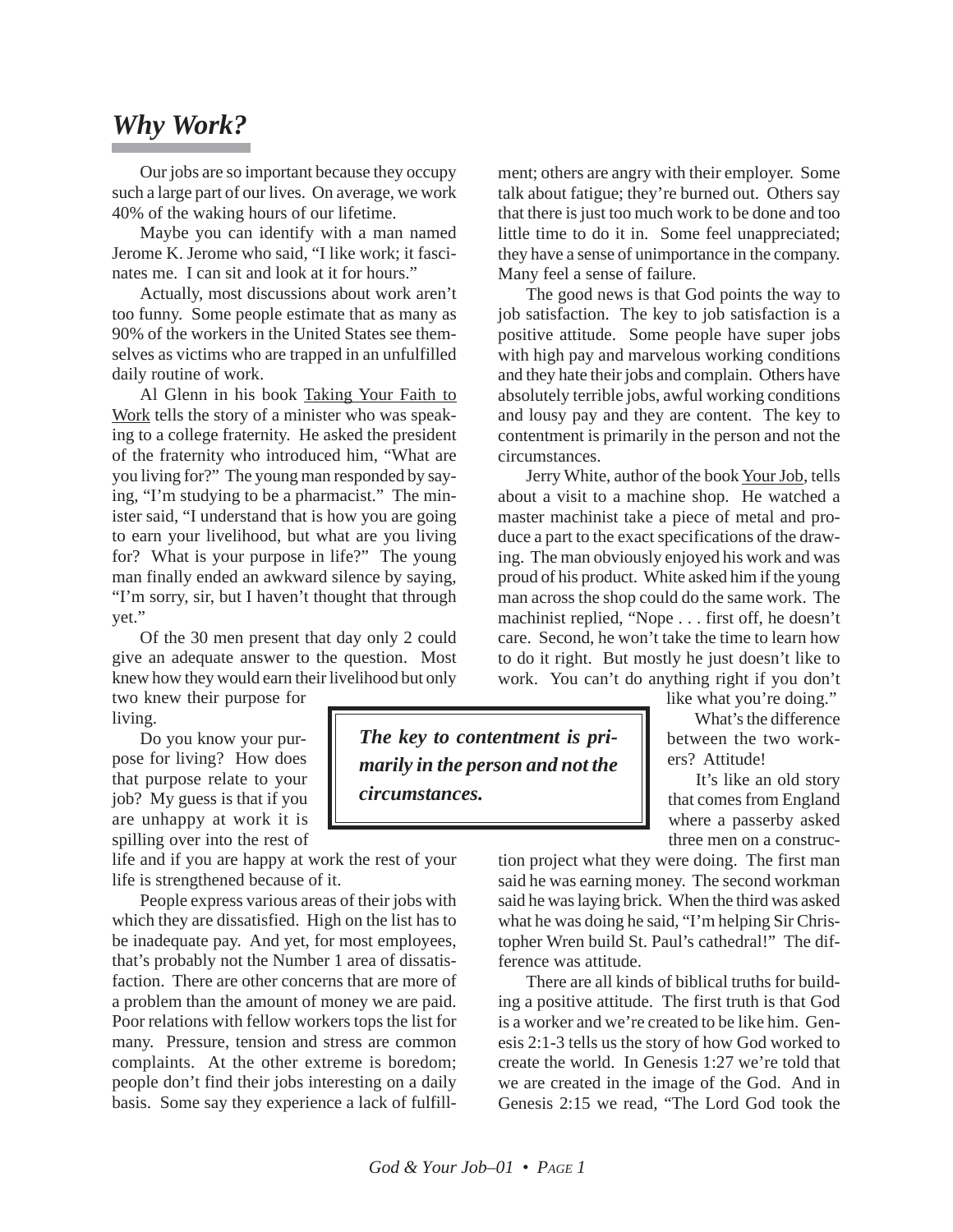man and put him in the Garden of Eden to work it and take care of it."

Work is part of perfect God and perfect man; it pre-dates the fall into sin. In other words, work is a super-positive part of what we were meant to be! In fact, I'd go so far as to say that I anticipate that we will have work to do in heaven, as much as we do here on earth!

A second biblical truth that helps to build a positive attitude is that God commands work. Exodus 20:9 contains the fourth of the Ten Commandments: "Six days you shall labor and do all your work, but the seventh day is a Sabbath to the Lord your God." In II Thessalonians 3:10 we're told, "If a man will not work, he shall not eat." And in I Timothy 5:8, "If anyone does not provide for his relatives, and especially for his immediate family, he has denied the faith and is worse than an unbeliever." There can't be any doubt that God thinks work is good and necessary and normal. It is not something to be avoided or shirked! Even Sigmund Freud agreed about the positive necessity of work, seeing work as a balancing factor in a person's life that helps to change both society and self.

A third truth from the Bible to help build a positive attitude toward work is that God gives great opportunities through work. Work can help to build our faith. Some of our greatest challenges to trust God and depend on him are found on the job.

Work provides fulfillment. God created us to need the fulfillment and satisfaction of taking on labor and doing it well. It gives us a growing sense of self-value, achievement and meaning in life.

We can glorify God in the work we do. Outside of our families, the workplace has to be the greatest place for us to live for the glory of God. I Corinthians 10:31 says, "Whether you eat or drink or whatever you do, do it all for the glory of God." A major part of our life is spent on the job and it is there that we have many opportunities to honor or discredit God. It is there that we have our largest audiences and greatest demands to live for God's glory.

Another opportunity work provides is through excellence. Where else do we have such opportunities to attain excellence? The sage in Proverbs 22:29 said, "Do you see a man skillful in his work? He will serve before kings; he will not serve before obscure men." Where else do we have that opportunity to excel to the glory of God?

And then there's service. Like Jesus in Mark 10:45, we are called to serve, not be served. Employment holds most of our God-given opportunities to serve others outside of our family.

But, maybe the greatest opportunity of all is witness. When Jesus delivered the Sermon on the Mount in Matthew 5:13 he said, "You are the salt of the earth." Have you ever had a piece of meat where all the salt was dumped on one spot? It tastes awful. Salt needs to be spread around to do its job. Our jobs are God's way of spreading the salt of Christian witness. You are the salt of God in your office, company, neighborhood, school or business. You are there as Jesus' ambassador more than as an employee to earn a living. You are Jesus Christ where you work!

Let's move on to a second way in which God points the way to job satisfaction. It's by deciding who's the boss. There are three possibilities of who is the boss when we're at work: (1) others: (2) self; or (3) God.

Many employees give control of their lives over to other people. Their work and time and everything belong to someone else. This is not always the boss of the company. Sometimes it is family or friends or society. We work to get status before others. We work to be better or richer or more famous than others. Some people take their jobs and live their lives because of the expectations of their parents. Many live totally to please others.

Working for others will eat you up! They will own your soul. You will never meet many of their expectations. It will destroy your self-esteem. Other people will use you for their interests. Seriously ask yourself, "Am I working for other people? Is what I do, how I do it and everything else for someone else?"

A second possibility of who is the boss is as bad if not worse than the first. It is Self! This is the person who is internally driven to seek selfish ambitious ends. He is willing to hurt others to get ahead. She watches out for Number 1. Tension, stress, overwork, competitiveness and greed often characterize this person. Often the self-worker blames others for his problems. He says the company creates the pressures, gives too much work, etc. However, if she switches companies she will fall into the exact same patterns.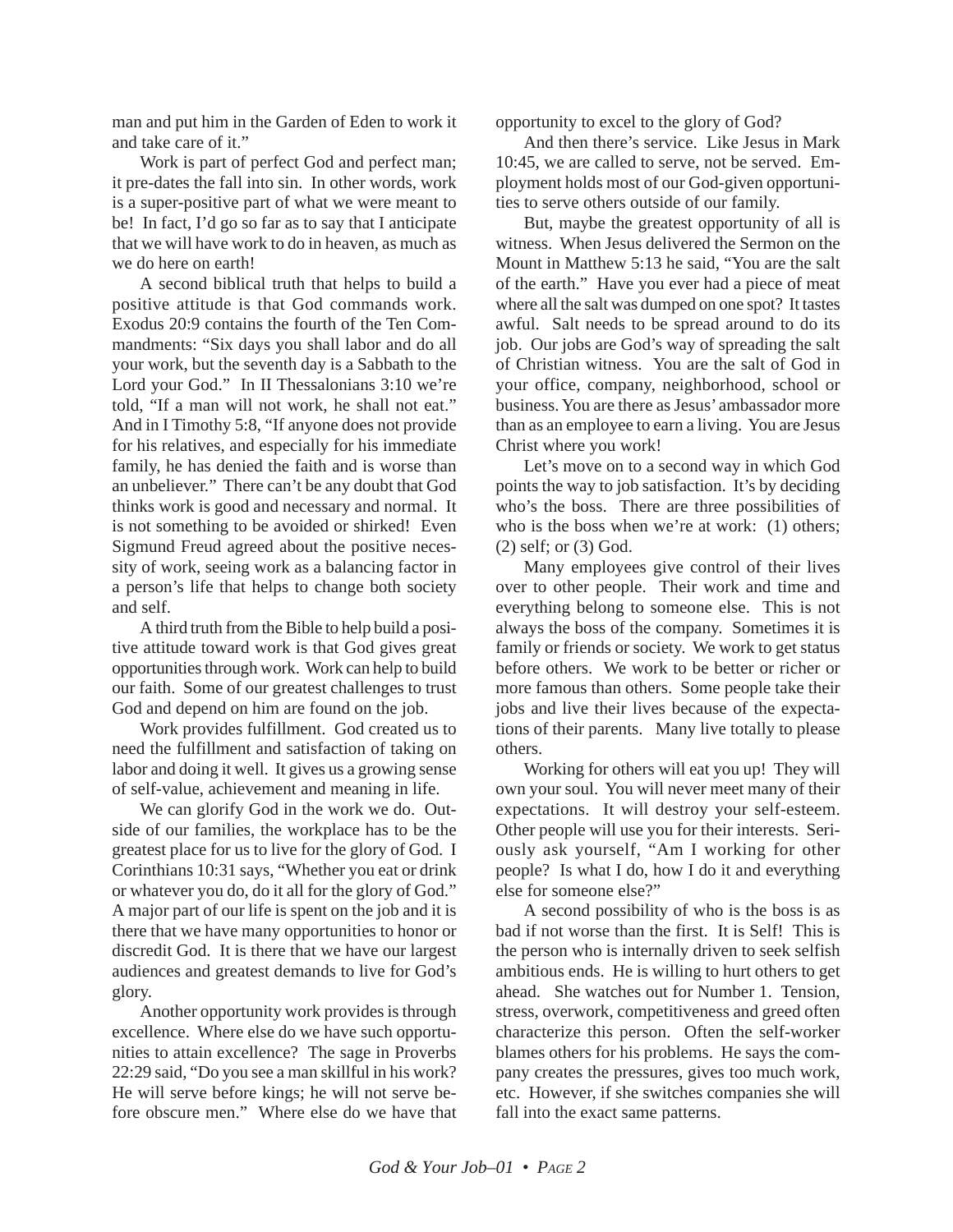Studies show that such people are prone eventually to lower self-esteem, lower regard by other people, higher frequency of heart disease and they tend to make more mistakes on the job. Often this expresses itself in the classic workaholic. Some estimate that as many as 50% of American white collar workers are workaholics.

This is not to say that we are to have a disregard for other people or that we are not to work hard or enjoy our work. The question is: "Who is the boss?" When we awaken in the morning who are we going to work for this day? Who do we want to please? Who will define for us success or failure? I submit to you that working for others and working for self are highly destructive, lead to

unhappiness and dissatisfaction and actually produce lower quality and quantity of work!

The alternative for the Christian – the best alternative by far – is that we work for God! The counsel of the Holy Spirit through the Apostle Paul in Colossians 3:23-24 is:

Whatever you do, work at it with all your heart, as working for the Lord, not for men, since you know that you will receive an inheritance from the Lord as reward. It is the Lord Christ you are serving.

Compare that to Ephesians 6:5-8 (actually, this is addressed to slaves, but that is a cultural thing – the counsel applies to all employees at all times):

> Slaves, obey your earthly masters with respect and fear, and with sincerity of heart, just as you would obey Christ. Obey them not only to win their favor when their eye is on you, but like slaves of Christ, doing the will of God from your heart. Serve wholeheartedly, as if you were serving the Lord, not men, because you know that the Lord will reward everyone for whatever good he does, whether he is slave or free.

Every Christian has the same calling. We are not called to be businessmen, builders, attorneys, homemakers, clergymen or teachers. We are called to serve God! Serving God may be in one occupation or another, but our true "vocation" is working for Jesus Christ. The other is only our means of livelihood while we work for him. Jesus was a carpenter, but his calling was to serve God. Peter was a fisherman, but his calling was to serve God. The Apostle Paul worked as a tentmaker, but his calling was to serve God.

Jesus Christ insists that he be the Lord of all of life, and that includes being our boss in the work that we have. He may order us, as our boss, to work for a certain company. He may ask us to be content with a specific wage. He may tell us to put up with all kinds of hassles that we would not choose - - - but let's not forget that he is the boss. It's not the manager or the supervisor or the company president or the chairman of the board or the stockholders. As Christians, we can only have one

boss and that boss is Jesus Christ.

Ted Engstrom says in his book Work Trap, "Regardless of who pays the salary, God is the one for whom we work." This realization

revolutionizes our work! No matter what our company pays, ultimately it will be God who pays our wages. God is the one we please no matter what anyone else thinks. Our complaints and criticisms can go right over our supervisor's head to the real Boss, God himself. Christians don't have to be complainers at work. God handles any injustices and promises to make things right in the end. We don't goof off when we know God is watching.

I heard on the radio about a survey that was taken of 1500 employees in the State of Michigan. The average "goof-off" time for employees was 55 minutes per day for men and 35 minutes per work day for women; the more people were paid the more time they tended to waste.

We don't need to overwork and kill ourselves when we are working for God because those aren't his expectations. We have the divine help and power of the Holy Spirit to do our jobs well, to find work and to make decisions.

A Russian soldier was captured by Napoleon's army. They branded his hand with the letter "N" and said, "Now you belong to Napoleon." The Russian soldier grabbed a knife and cut off his own hand, shouting back, "I belong to the Czar!"

*There can't be any doubt that God thinks work is good and necessary and normal. It is not something to be avoided or shirked!*